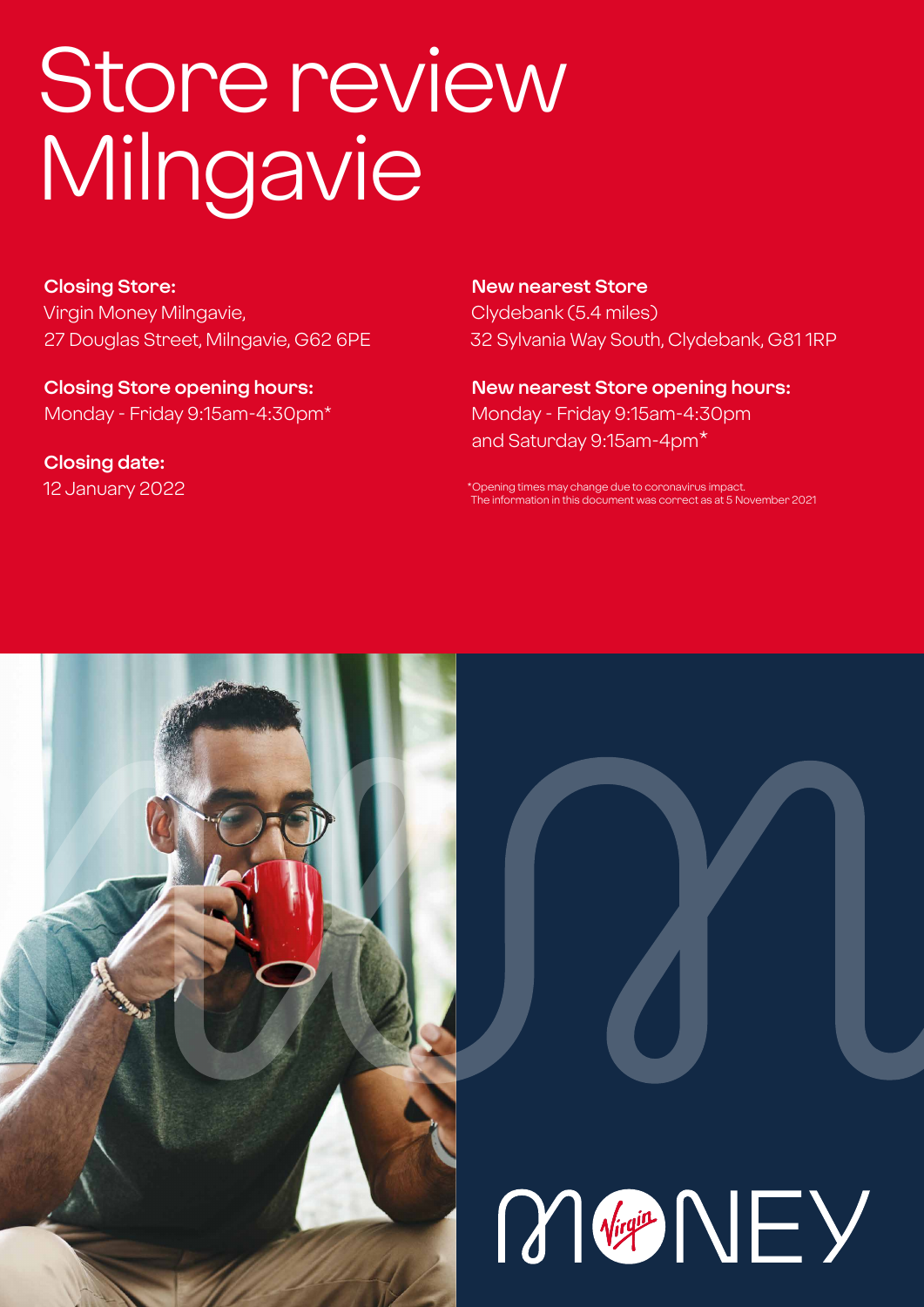# Summary of discussions

This Store review shares the outcome of discussions following the closure announcement for Milngavie Store. It also contains our contact information if you have any questions or need help before or after the Store closes.

Since the closure announcement, we've been speaking to customers and local stakeholders to find out how we can limit the effects of this closure as much as possible. This has included reaching out to vulnerable and potentially vulnerable customers to offer additional support.

### Why we're closing your Store

More and more customers are taking advantage of our digital services and only visiting Stores when they want to discuss a significant life event. Between April 2019 and July 2021 we've seen digital registrations increase from 48.7% to 57.6% across our personal customers, and daily internet banking and mobile app logins are up 66%.

It's important to balance investment in digital services with making sure our Store network continues to meet the needs of our customers. This means that we've made the difficult decision to close a number of Stores.

This decision has been reached after considerable thought and analysis which includes input from local management.

Our Stores will continue to be a really important part of what we do and we've recently refreshed and revitalised them now that we're one Virgin Money brand.

### Just so you know

When we announced the Milngavie Store was closing, we published an impact assessment. This provided more information on why we made the decision and ways in which customers could continue to make the most of our banking services. Head to **virginmoney.com/store-closures** or ask in Store to find out more.

# Feedback from customers and local stakeholders

### Customer feedback

Some customers have raised concerns over the closure of the Store and we have received a total of 0.09% complaints on the closure per customers mailed. We've been speaking to them about their personal circumstances and providing information on ways to continue to bank with us. We're confident that the transfer of accounts to the new Store will be smooth and there are alternative ways to bank with us locally or by using our digital services. These include:

- > Should a customer wish to use a Store for general advice or to discuss a product, Clydebank Store is 5.4 miles away and there are a further 3 Stores within 7 miles.
- > There are other ATMs in the area that are free to use.
- > Our mobile, internet and telephone banking facilities allow customers to do most day-to-day tasks, like balance checks, viewing transactions, transferring money between accounts, paying bills and cancelling / amending regular payments. Customers can even pay in a cheque on the go.
- > Customers are also able to use our mobile app to make external payments in a number of different ways and we're continuing to make our digital banking services bigger and better.
- > The local full service Post Office is located nearby on 39 Douglas Street and provides personal and business customers with an alternative way to do their day-to-day banking transactions, such as cash withdrawals and paying in cash and cheques. Head to **www.postoffice.co.uk/branch-finder** to find other Post Office locations.
- > Customers can get all the information about our products and services, or raise any concerns by calling us on **0800 121 7365**. Our opening times are 7am to 9pm Monday to Saturday and 10am to 5pm on Sundays.

### Stakeholder & community feedback

The SNP constituency MP and MSP, Amy Callaghan MP and Marie McNair MSP have both tweeted stating that they have written to the Bank asking for a meeting to reverse the decision. The meeting is scheduled for 22 November.

Cllr Jim Goodall has contacted us to express his disappointment with the closure decision. He has said he will be discussing with colleagues and will be back in touch but has encouraged us to reconsider the closure.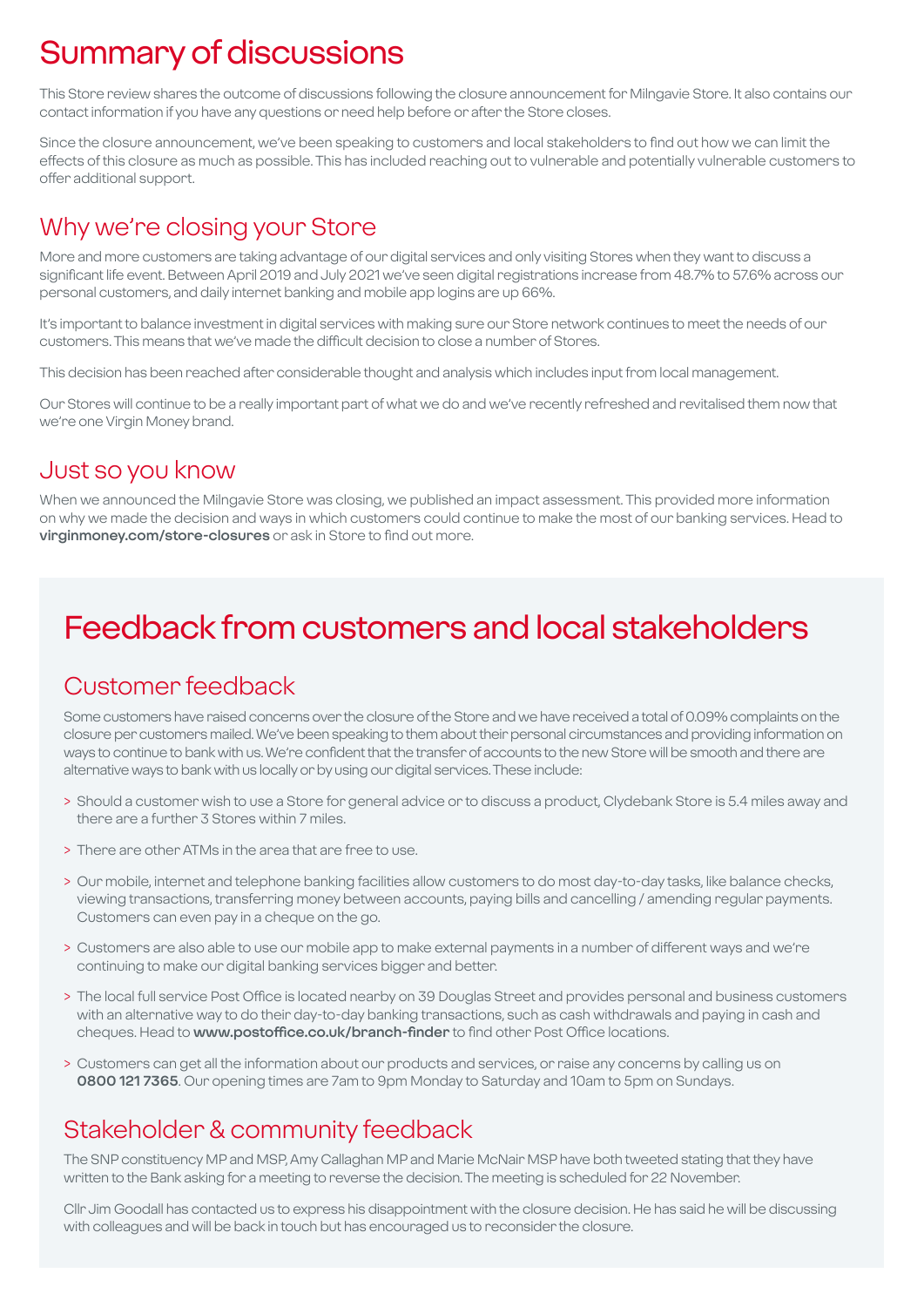### Stakeholder & community feedback continued

Our Store Manager visited the local Post Office on 28 October and met with the team there. There is a poster on display in the Post Office advising of our Store closure in January and how the Post Office can support our customers with their banking.

A call has also been made to the local Library to see if any support groups based there would benefit from additional support via a visit.

# Engagement with customers and local stakeholders

| <b>Stakeholders</b>               | <b>Engagement activities</b>      | <b>Additional notes</b>                                                                                                                                                                                                                                                                                                                                                   |
|-----------------------------------|-----------------------------------|---------------------------------------------------------------------------------------------------------------------------------------------------------------------------------------------------------------------------------------------------------------------------------------------------------------------------------------------------------------------------|
| <b>Customers</b>                  | Store posters and leaflets        | Live from 29 September 2021.                                                                                                                                                                                                                                                                                                                                              |
|                                   | Closure details on our<br>website | Available at virginmoney.com/store-closures                                                                                                                                                                                                                                                                                                                               |
|                                   | External media                    | Announcement issued to national and local media outlets.                                                                                                                                                                                                                                                                                                                  |
|                                   | <b>Direct mailing</b>             | A letter, 24-hour banking leaflet and Post Office services leaflet sent<br>on 29 September 2021. This was issued to all Store customers and<br>customers regularly using the Store.                                                                                                                                                                                       |
|                                   |                                   | The mailing included info on the Store closure and how to access<br>all the other ways to bank. This provided customers with a minimum<br>12 weeks' notice in line with the UK Finance Access to Banking<br>Standard and Financial Conduct Authority (FCA) Guidance.                                                                                                      |
|                                   | <b>Customer contact</b>           | We're contacting known vulnerable and potentially vulnerable<br>customers, to see what we can do to support their banking<br>needs after the closure. We'll talk to them about their personal<br>circumstances and ways we can help. This may include arranging a<br>meeting with the nearest Store Manager or walking the route to the<br>nearest Post Office with them. |
|                                   |                                   | All customers can attend digital banking sessions either in Store, at<br>a local library or carried out remotely when requested. The Store<br>digital banking sessions are scheduled for 3 and 17 November 2021.                                                                                                                                                          |
|                                   |                                   | Corporate Structured Finance and Commercial and Private<br>Relationship Managers will talk to their customers about the closure<br>and make sure they have support in place to meet their banking<br>requirements (e.g. we may be able to set up a cash delivery service<br>for some of our Business customers).                                                          |
| <b>Customer support</b><br>groups | Email                             | Email sent to local Citizens Advice Bureau on 30 September 2021.<br>Email sent to local Chamber of Commerce on 30 September 2021.<br>Email sent to Age Scotland local group, RNIB and FSB regional team<br>on 30 September 2021.                                                                                                                                          |
| <b>Politicians</b>                | Email / letter                    | Email issued to local MP and MSP on 29 September 2021 and local<br>Councillors on 30 September 2021.                                                                                                                                                                                                                                                                      |
| Post Office                       | <b>Meetings</b>                   | Following discussions of the closure with the Post Office, they're<br>contacting the nearest three Post Office branches to each closing<br>Store. This is to make sure they're aware of the closure and supplied<br>with extra pay-in envelopes.                                                                                                                          |